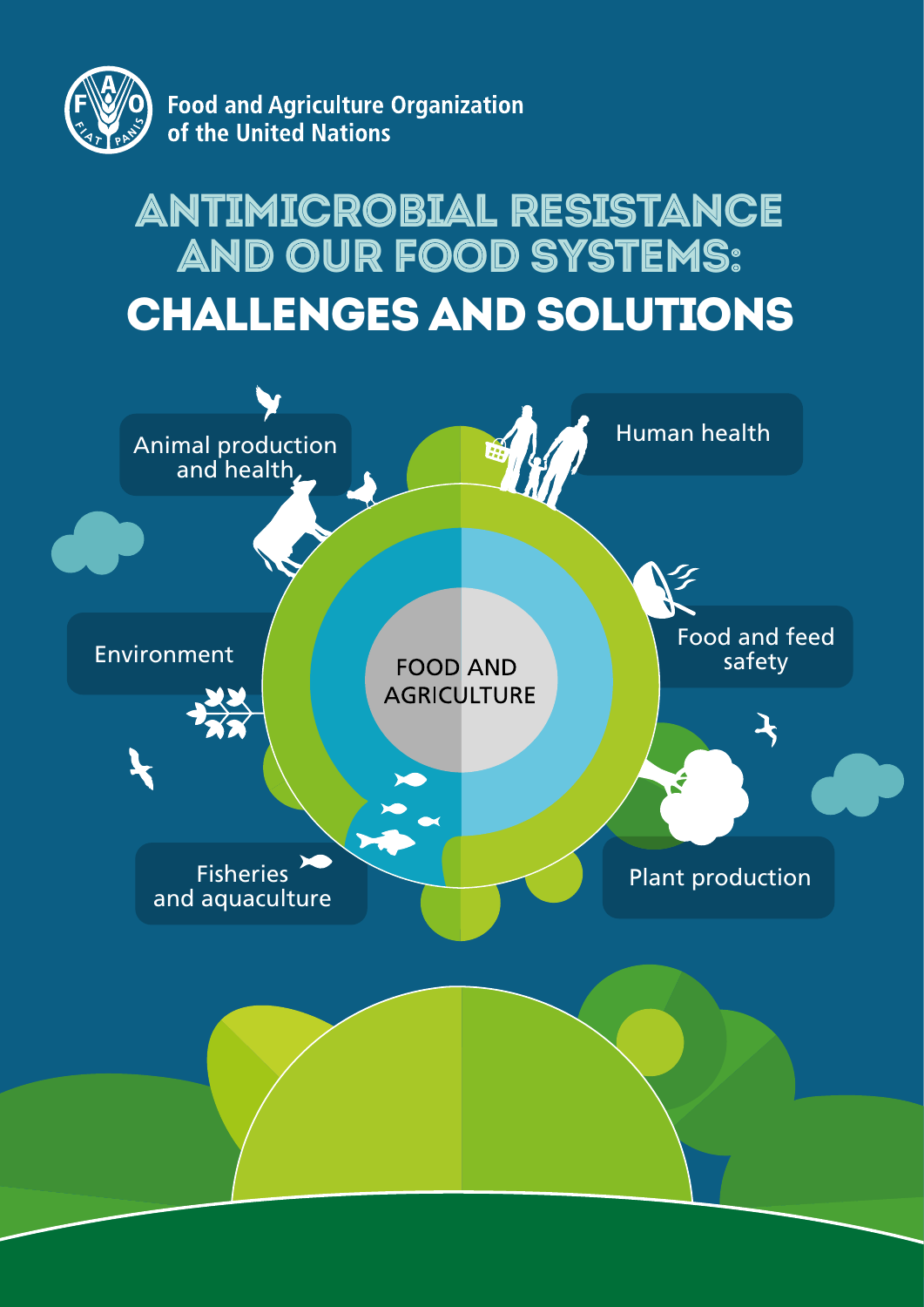# How are antimicrobial medicines used in food production?

Since the introduction of penicillin in the early twentieth century, antimicrobial treatments have been utilized not only in human medicine but also in veterinary care – initially to ward off diseases, prevent post-surgery infections, and treat sick farm animals.

Global food production has intensified over the past 50 years due to economic expansion and population growth. The use of antimicrobials in agriculture – in livestock, fish farming, and even on crops – has grown as well. Antimicrobials are not only used as medicines, but are sometimes also added in low concentrations to animal feed as a way of stimulating growth.

With rising demand for more highly nutritious animal-sourced food products in people's diets and the increasing intensification of food production, the use of antimicrobials will continue expanding in the years to come.

Increased use and abuse of antimicrobial medicines in both human and animal healthcare is contributing significantly to the rise of "antimicrobial resistance" (AMR) – making some treatments against disease-causing organisms no longer effective. Today, it is estimated that some 700 thousand people die each year due to AMR, and, if left unaddressed, this could escalate to 10 million in the coming decades.

### What is antimicrobial resistance?

Disease-causing micro-organisms naturally evolve resistance to the medicines used to treat them. The dilemma of antimicrobial medicines is that when they are misused or overused, they can become drivers for increased frequency of AMR emergence and the spread of AMR in pathogens. Medicines that were once effective treatments become less so – or even useless. This is a problem in the human health arena and for veterinary healthcare as well, and it has broader implications for development, people's livelihoods, and food security.

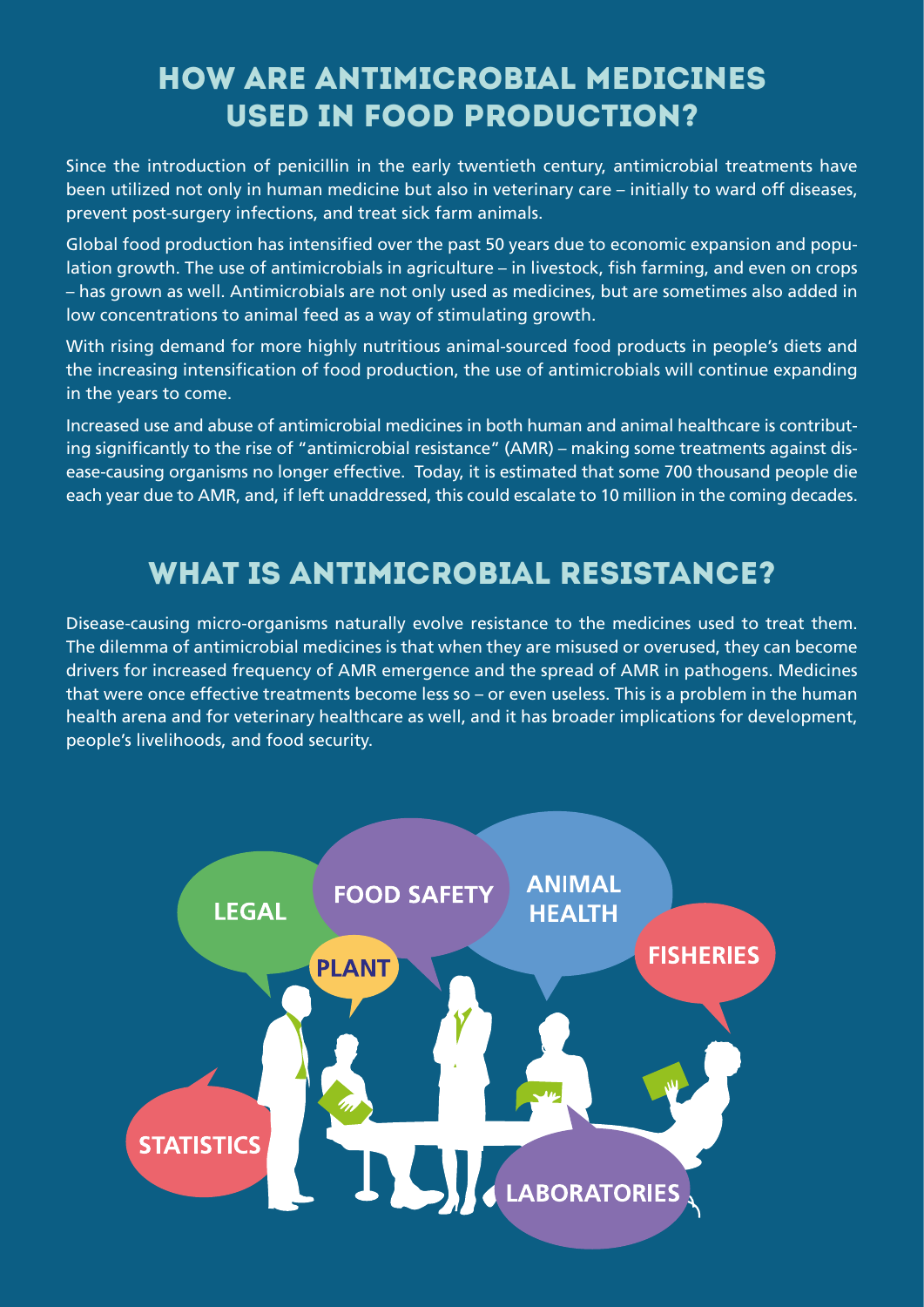### AMR and food and agriculture: key considerations

While it is undeniable that antimicrobial medicines are needed to preserve life, there is a need to ensure that some of these medicines are limited to fighting disease and infection in humans exclusively. Increasing numbers of countries have chosen to limit or ban the use of antibiotics as growth promoters in animals, but the practice is still widespread in certain food and agriculture sectors.

#### Key considerations:

- **• The use of antimicrobials in animal production and health terrestrial or aquatic is necessary to ensure animal welfare, efficient production, safe trade, and food and nutrition security.**
- **• However, the misuse and overuse of antimicrobials in agriculture is a problem and contributes to the spread of AMR.**
- **• Antimicrobial usage in livestock and aquaculture is expected to at least double within 20 years, with aquaculture being the world's fastest-growing food production sector, and production intensification continuing in both livestock and fish farms.**
- **• AMR in our food systems can represent another pathway for exposure eating contaminated food.**
- **• In addition to the human health considerations, AMR undermines food security and rural livelihoods.**
- **• Contamination of the environment from antimicrobial use on farms is also a concern, but there are knowledge gaps and the threat to humans or other animals is not clear.**
- **• The use of antimicrobials alongside pesticides on crops leads to occupational exposure, risks to food consumers, and environmental pollution.**
- **• The global trade in agricultural and food products facilitates the spread of AMR.**

# The problemS

- **Ineffective or non-existent biosecurity measures on farms to prevent disease contribute to over-reliance on antimicrobial medicines.**
- **• Lack of awareness regarding endemic or emerging diseases on the one hand, and of good hygiene practices and alternatives to antimicrobial veterinary treatments on the other.**
- **• Abuse, misuse, and counterfeit medicines contribute to AMR emergence and spread.**
- **• Weak compliance and systems for monitoring antimicrobial use in food production and allied industries, such as pharmaceutical enterprises.**
- **• Fragmented and weak food control systems ill-equipped to track AMR and other contaminants.**
- **• Poor infrastructure and hygienic practices that elevate risks of animal diseases.**

## The solutionS

- **• Sustainable farming practices, good hygiene and biosecurity measures, and stress-free handling of animals that reduce the need to use antimicrobials on farms in the first place.**
- **• Greater awareness thorough health extension work that reaches out to farmers, medical and veterinary professionals, consumers, and even children.**
- **• Strengthening the world's veterinary systems to ensure that medicines are used correctly through continued professional development and licensing boards.**
- **• Accessible and affordable diagnostic support services that facilitate the correct selection and responsible use of medicines.**
- **• Improved regulatory frameworks and better enforcement of existing regulations by governments**
- **• Good food safety management practices.**
- **• Sound environmental practices by hospitals, clinics, pharmaceutical product producers and agricultural-goods producers.**